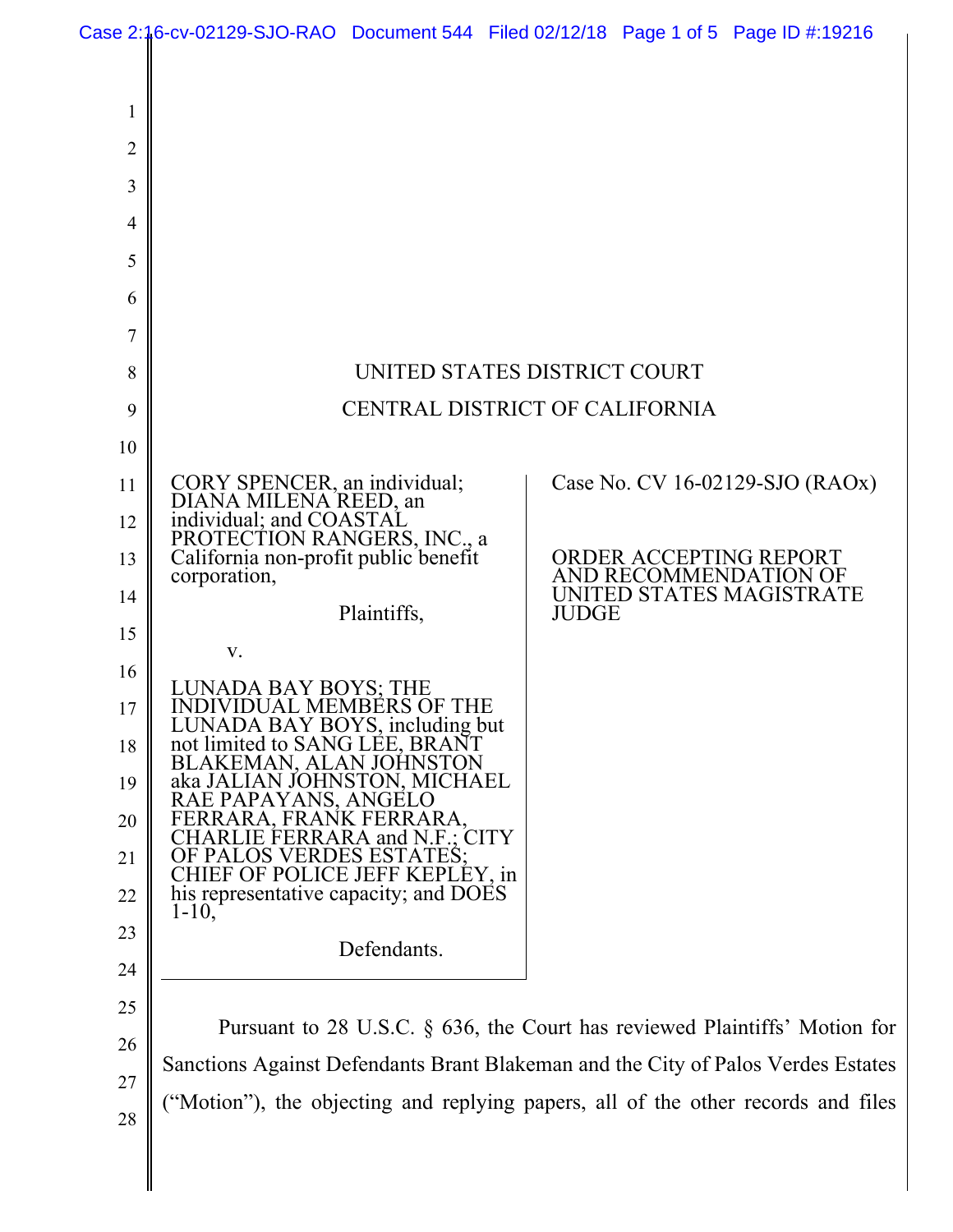1 2 3 4 5 herein, and the Report and Recommendation of United States Magistrate Judge filed on December 13, 2017 ("Report"). Further, the Court engaged in a *de novo* review of those portions of the Report to which Defendant Blakeman objected. The Court hereby accepts and adopts the findings, conclusions, and recommendations of the Magistrate Judge.

6 7 8 9 10 11 12 13 14 15 16 Defendant Blakeman objects to the Report's recommendation that monetary sanctions be awarded to Plaintiffs in the form of attorneys' fees associated with Plaintiffs filing their Motion for Sanctions and for any attorneys' fees and costs that may arise from a second deposition of Defendant Blakeman. Dkt. No. 541 ("Blakeman Objections") at 2. Defendant Blakeman argues that because Federal Rule of Civil Procedure 37(e) and the 2015 Committee Notes do not mention sanctions or monetary sanctions, the district court's ability to award monetary sanctions must pull from its inherent authority. *Id.* at 4. Defendant Blakeman contends that monetary sanctions pursuant to a district court's inherent authority can only be awarded after an express finding of bad faith, and Defendant Blakeman here did not act in bad faith. *Id.* at 4-5.

17 18 19 20 21 22 Plaintiffs respond that a court may no longer rely on its inherent authority for the imposition of sanctions under Rule 37(e) pursuant to the Committee Notes to Rule 37(e), and courts are not required to make a finding of bad faith before imposing monetary sanctions. Dkt. No. 543 ("Plaintiffs' Response") at 3-4. Plaintiffs argue that under Rule 37(e)(1), sanctions are appropriate upon a finding of prejudice, and courts may and regularly impose monetary sanctions under Rule 37(e)(1). *Id.* at 4-5.

23 24 25 26 27 28 The Court overrules Defendant Blakeman's objection to the Magistrate Judge's imposition of monetary sanctions. The Advisory Committee Notes to the 2015 Amendment to Federal Rule of Civil Procedure 37(e) provide that the new Rule 37(e) "forecloses reliance on inherent authority or state law to determine when certain measures should be used." Fed. R. Civ. P. 37(e), Committee Notes on Rules—2015 Amendment ("Committee Notes"). The Committee Notes expressly contradict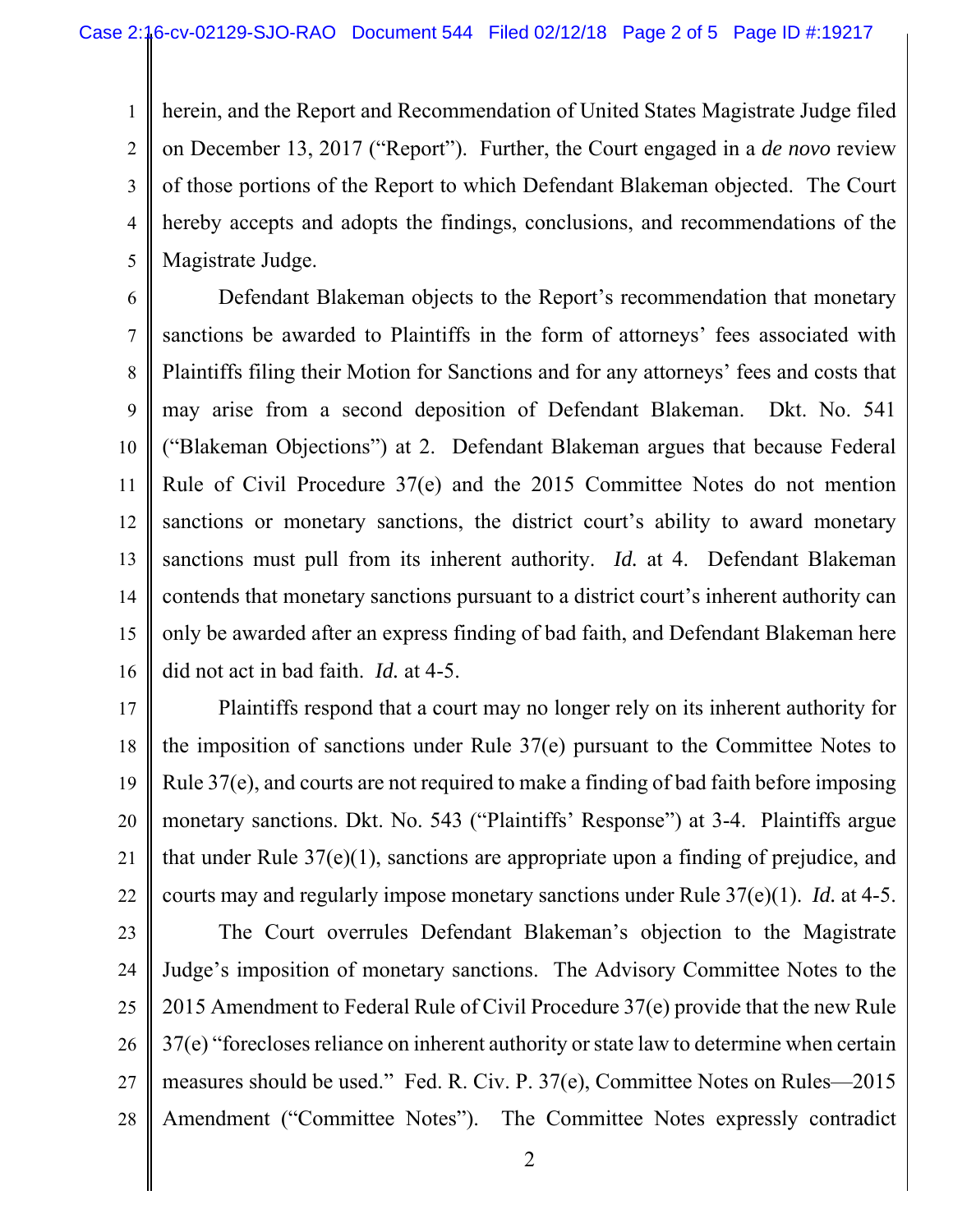1 2 Defendant Blakeman's argument that the Court must look to its inherent authority to impose monetary sanctions for Rule 37(e) spoliation.

3 4 5 6 7 8 9 10 11 12 13 14 15 16 17 18 19 20 21 22 Additionally, Defendant Blakeman does not object to the Report's finding that Plaintiffs have been prejudiced by the loss of the text messages at issue. Defendant Blakeman only objects to the Report's imposition of monetary sanctions without a finding of bad faith. Under Rule 37(e), upon a finding of prejudice, a court is authorized to employ measures "no greater than necessary to cure the prejudice." Fed. R. Civ. P. 37(e)(1). "The range of measures is quite broad if they are necessary for this purpose," and "[m]uch is entrusted to the court's discretion." Committee Notes. The only express limitation to curative measures under Rule 37(e)(1) is that they "do not have the effect of measures that are permitted under subdivision  $(e)(2)$ ." *Id.* There is no requirement in Rule 37(e) or the Committee Notes that a court must make a finding of bad faith before imposing monetary sanctions, and district courts have imposed monetary sanctions pursuant to Rule 37(e)(1). *See, e.g., Blumenthal Distributing, Inc. v. Herman Miller*, Case No. ED CV 14-1926-JAK (SPx), 2016 WL 6609208, at \*26 (C.D. Cal. July 12, 2016), *adopted in part by* 2016 WL 6901696 (C.D. Cal. Sept. 2, 2016); *Matthew Enterprise, Inc. v. Chrysler Group LLC*, Case No. 13-cv-04236-BLF, 2016 WL 2957133, at \*5 (N.D. Cal. May 23, 2016). The Court finds that monetary sanctions and the additional deposition of Defendant Blakeman are appropriate here given the Report's finding of prejudice, to which Defendant Blakeman does not object, and the absence of other measures that could cure the prejudice to Plaintiffs.

23

24 25 26 Defendant Blakeman also argues that Plaintiffs' request for sanctions under Rule  $37(e)(2)$  has no evidentiary support and is frivolous under Rule 11(b)(3). Blakeman Objections at 2-3. Defendant Blakeman relies on the Report's finding that there is insufficient evidence to establish the intent to deprive. *Id.* at 3.

27 28 Plaintiffs respond that they did submit evidence with their motion in support of their argument that Defendant Blakeman acted with the intent to deprive.

3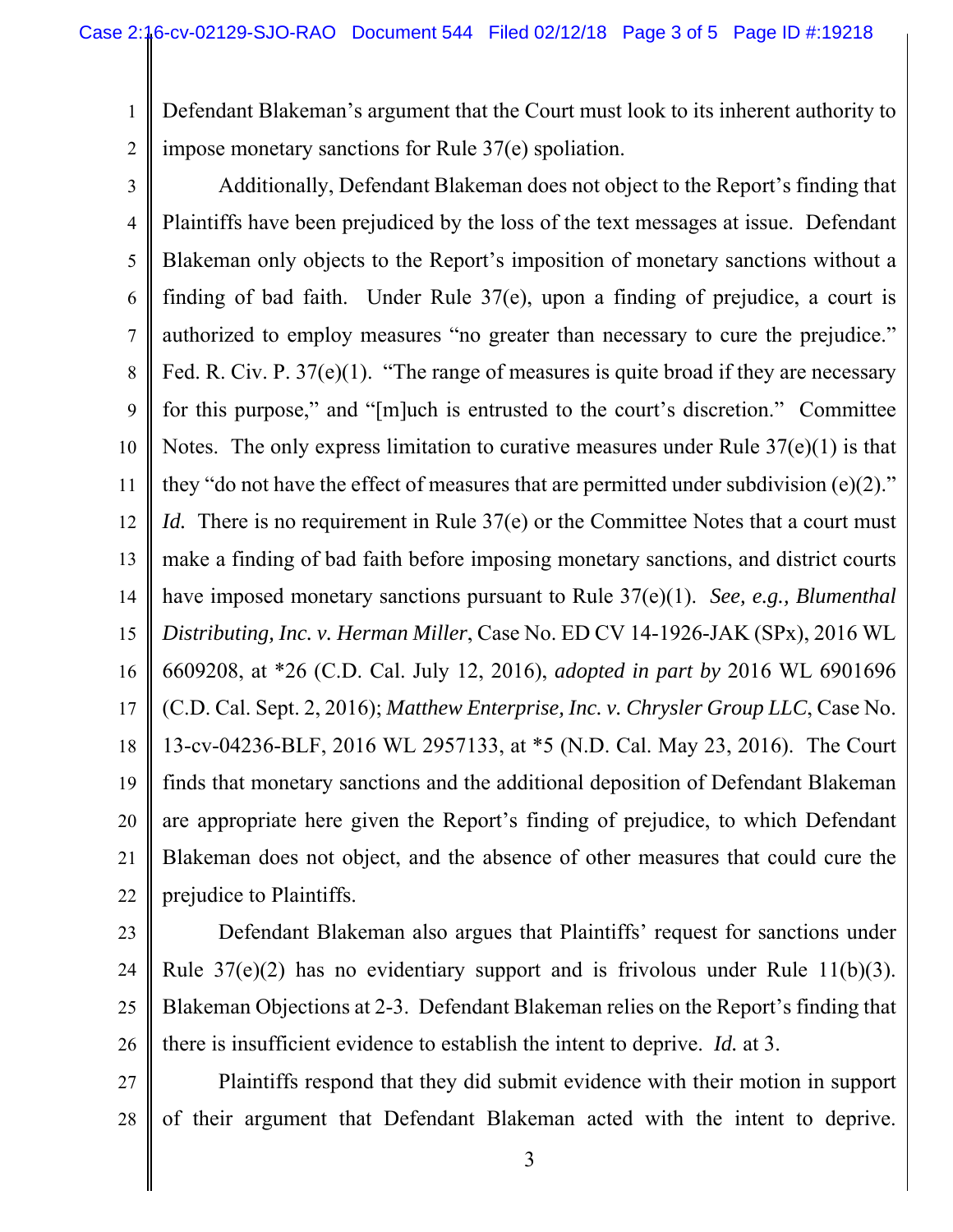2 3 4 Plaintiffs' Response at 1. Plaintiffs also argue that Defendant Blakeman's assertion that the Motion lacked evidentiary support is not a proper objection. *Id.* at 2. Furthermore, Plaintiffs contend that Defendant Blakeman has not complied with the safe harbor process to properly request sanctions under Rule 11. *Id.* at 2-3.

5

6

7

8

9

10

11

12

1

The Court finds that Defendant Blakeman's argument for Rule 11 sanctions is not a proper objection to the Report. Defendant Blakeman does not object to a finding or conclusion of the Report, but rather uses a sentence from the Report in support of his request for Rule 11 sanctions. Moreover, there is no Rule 11 motion before this Court or the Magistrate Judge as Defendant Blakeman has not brought a separate motion or provided time for Plaintiffs to withdraw or correct their motion pursuant to Rule  $11(c)(2)$ . Accordingly, there is no part of the Motion or the Report for this Court to review *de novo* in response to this purported objection.

13 14 15 16 17 18 19 20 21 The Court also finds that Defendant Blakeman's request for Rule 11 sanctions is without merit. The Court previously found that Plaintiffs "sufficiently alleged issues of spoliation and other behaviors by Defendant that demonstrate good cause for the opportunity to brief these issues in full." Dkt. No. 520. Judge Oliver has now found, and the Court agrees, that Plaintiffs are entitled to monetary sanctions and further discovery as a result of Defendant Blakeman's failure to meet his obligations to preserve relevant evidence. Plaintiffs did not bring their Motion for an improper purpose, and the Motion is neither factually nor legally frivolous. *See* Fed. R. Civ. P. 11(b).

22 23 24 25 26 27 28 For the foregoing reasons, the Court concurs with and ADOPTS the Magistrate Judge's Report and Recommendation. Plaintiff's Motion for Sanctions is GRANTED-IN-PART and DENIED-IN-PART. It is HEREBY ORDERED that Plaintiffs are granted monetary sanctions against Defendant Blakeman, in the form of reasonable attorneys' fees incurred by Plaintiffs in bringing their Motion against Defendant Blakeman. Additionally, Plaintiffs are permitted to depose Defendant Blakeman regarding issues relevant to spoliation, with costs and fees incurred by

4